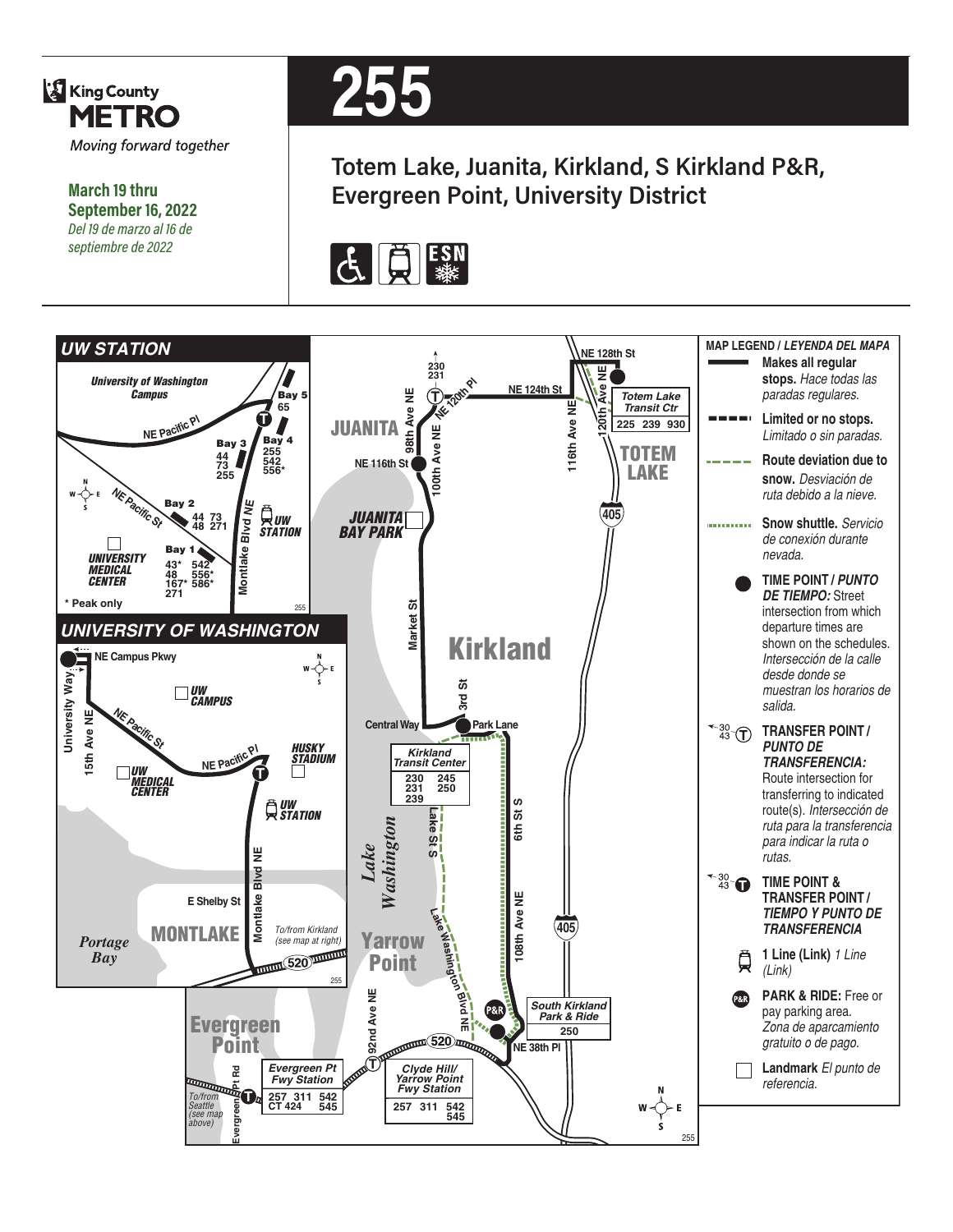### Route 255 Monday thru Friday to University District

*Servicio de lunes a viernes a Distrito Universitario*

|                                       | Juanita                                    |                                                                  |                                         | Evergreen<br>Station                                                 |                                                             | <b>University</b><br><b>District</b>                           |
|---------------------------------------|--------------------------------------------|------------------------------------------------------------------|-----------------------------------------|----------------------------------------------------------------------|-------------------------------------------------------------|----------------------------------------------------------------|
| Totem Lake<br>TC Bay 2                | 98th Ave NE<br>&<br>NE <sub>116th</sub> St | Kirkland TC<br>Bay 3                                             | South<br>Kirkland<br>P&R                | SR-520 &<br>Evergreen<br>Pt Rd                                       | <b>UW Station</b><br>Bay 4                                  | Campus<br>Pkwy &<br>University<br>Way NE                       |
| Stop #74232                           | Stop #70170                                | Stop #73816                                                      | Stop #74450                             | Stop #71355                                                          | Stop #25755                                                 | Stop #9144                                                     |
| 4:29<br>$4:55$<br>5:26                | 4:37<br>5:03<br>5:34                       | 4:43<br>5:09<br>5:40                                             | 4:53<br>5:19<br>$\frac{5:50}{3}$        | 4:58‡<br>5:24<br>$5:55#$<br>6:09‡                                    | 5:06‡<br>5:32‡<br>6:03#                                     | 5:11‡<br>$\frac{5:37}{6:08}$                                   |
| 5:40<br>5:54<br>6:05<br>6:14          | 5:48<br>6:02<br>6:14<br>6:23               | 5:54<br>6:08<br>6:20<br>6:29                                     | 6:04<br>6:19<br>6:31<br>6:43            | 6:24<br>6:36 <sup>‡</sup><br>6:48 <sup>‡</sup>                       | $6:17$ ‡<br>6:32 <sup>‡</sup><br>6:44 <sup>‡</sup><br>6:56‡ | $6:22$ ‡<br>6:37 <sup>‡</sup><br>6:49 <sup>‡</sup><br>7:01‡    |
| 6:25<br>6:32<br>6:44                  | 6:34<br>6:43<br>6:55                       | 6:40<br>6:51<br>7:03                                             | 6:54<br>7:05<br>7:17                    | $7:00$ ‡<br>7:12‡<br>$7:24$ ‡                                        | 7:08‡<br>7:20‡<br>7:32‡                                     | :13‡<br>7<br>$7:25$ ‡<br>7:37 <sup>‡</sup>                     |
| 6:50<br>6:58<br>7:05<br>7:12          | 7:02<br>7:10<br>7:17<br>7:24               | 7:11<br>7:19<br>7:26<br>7:33                                     | 7:25<br>7:33<br>7:40<br>7:47            | 7:32 <sup>‡</sup><br>7:40 <sup>‡</sup><br>7:47‡<br>7:54              | 7:40 <sup>‡</sup><br>7:48 <sup>‡</sup><br>7:55‡<br>8:02#    | 7:45‡<br>7:53‡<br>8:01<br>8:08 <sup>‡</sup>                    |
| 7:18<br>$7:25$<br>$7:32$<br>$7:39$    | 7:30<br>7:37<br>7:44                       | 7:39<br>$7:46$<br>$7:53$                                         | 7:53<br>8:00<br>8:07                    | 8:001<br>8:07 <sup>‡</sup><br>8:14‡                                  | 8:09#<br>$8:16‡$<br>$8:23‡$                                 | 8:15‡<br>$8:22$<br>$8:29$<br>$8:36$                            |
| 7:45<br>7:52                          | 7:51<br>7:57<br>8:04                       | 8:00<br>8:07<br>8:14                                             | 8:14<br>8:21<br>8:28                    | $8:21$<br>$8:28$<br>8:35#                                            | 8:30 <sup>‡</sup><br>8:37 <sup>‡</sup><br>8:44 <sup>‡</sup> | 8:43 <sup>‡</sup><br>8:50 <sup>‡</sup>                         |
| 7:59<br>8:11<br>8:23<br>8:38          | 8:11<br>$8:23$<br>$8:35$<br>8:50           | 8:21<br>8:33<br>8:45<br>9:00                                     | 8:35<br>8:47<br>8:59                    | 8:42 <sup>‡</sup><br>8:54 <sup>‡</sup><br>9:06#<br>9:19 <sup>‡</sup> | 8:51<br>9:03 <sup>‡</sup><br>$9:15+$<br>9:28 <sup>‡</sup>   | 8:57 <sup>‡</sup><br>$9:09$ ‡<br>$9:20$ ‡<br>9:33 <sup>‡</sup> |
| 8:52<br>9:09<br>9:24                  | 9:04<br>9:20<br>$9:35$<br>$9:50$           | 9:14<br>9:28<br>$\frac{9:43}{9:58}$                              | $9:12$<br>$9:25$<br>9:39<br>9:54        | $9:32$ ‡<br>$9:45$ ‡<br>10:00‡                                       | 9:41<br>9:54<br>10:09‡                                      | 9:46‡<br>9:59 <sup>‡</sup><br>10:14‡                           |
| $\frac{9:39}{9:54}$<br>10:09<br>10:24 | 10:05<br>10:20<br>10:35                    | 10:13<br>10:28<br>10:43                                          | 10:09<br>$\frac{10:24}{10:39}$<br>10:54 | 10:15‡<br>10:30‡<br>10:45‡<br>11:00‡                                 | 10:24‡<br>10:39‡<br>10:54‡<br>11:09‡                        | 10:29‡<br>10:44‡<br>10:59‡<br>11:14‡                           |
| 10:39<br>10:54<br>11:09               | 10:50<br>11:05<br>11:20                    | 10:58<br>11:13<br>11:28                                          | 11:09<br>11:24<br>11:39                 | 11:15‡<br>11:30‡<br>11:45‡                                           | 11:24‡<br>11:39‡<br>11:54‡                                  | 11:29‡<br>11:44‡<br>11:59‡                                     |
| 11:24<br>11:39<br>11:54<br>12:09      | 11:35<br>11:50<br>12:05<br>12:20           | 11:43<br>11:58<br>12:13<br>12:28                                 | 11:54<br>12:09<br>12:24<br>12:39        | 12:00‡<br>12:15‡<br>12:30‡<br>12:45‡                                 | 12:09‡<br>12:24‡<br>12:39‡<br>12:54‡                        | 12:14‡<br>12:29‡<br>12:44‡<br>12:59‡                           |
| 12:23<br>$\frac{1}{2:38}$<br>12:53    | 12:34<br>12:49<br>1:04                     | 12:42<br>$\overline{1}\overline{2:}5\overline{7}\overline{1:}12$ | 12:54<br>1:09<br>1:24                   | 1:00‡<br>1:15‡<br>$1:30+$                                            | 1:09‡<br>1:24‡<br>$1:39+$                                   | 1:14‡<br>1:29‡<br>1:44‡                                        |
| 1:08<br>1:23<br>1:39                  | 1:19<br>1:34<br>1:50                       | 1:27<br>1:42<br>1:58                                             | 1:39<br>1:54<br>2:10                    | 1:45‡<br>2:00‡<br>2:16‡                                              | 1:54‡<br>2:09‡<br>2:25‡                                     | 1:59‡<br>2:141<br>2:30‡                                        |
| 1:55<br>2:10<br>2:24<br>2:39          | 2:06<br>2:21<br>2:35<br>2:50               | 2:14<br>2:29<br>2:43<br>2:58                                     | 2:26<br>2:41<br>2:55<br>3:10            | 2:32‡<br>2:47 <sup>‡</sup><br>3:03‡<br>3:18 <sup>‡</sup>             | 2:41‡<br>2:57 <sup>‡</sup><br>3:13‡<br>3:28 <sup>‡</sup>    | 2:46 <sup>‡</sup><br>3:02#<br>3:18‡<br>3:33#                   |
| 2:54<br>3:09<br>3:19                  | 3:05<br>3:20<br>3:30                       | 3:13<br>3:28<br>3:38                                             | 3:25<br>3:40<br>3:50                    | 3:33‡<br>3:48‡<br>3:58 <sup>‡</sup>                                  | 3:43#<br>3:58‡<br>4:10‡                                     | 3:48‡<br>4:03‡<br>4:15‡                                        |
| $3:30$<br>$3:42$<br>$3:54$            | $3:42$<br>$3:54$<br>4:06                   | 3:50<br>4:02<br>4:14                                             | 4:02<br>4:14<br>4:26                    | 4:10‡<br>4:22‡<br>$4:34+$                                            | 4:22‡<br>4:34 <sup>‡</sup><br>4:46‡                         | 4:27‡<br>4:39‡<br>4:51‡                                        |
| 4:05<br>4:17<br>4:29<br>4:41          | 4:17<br>4:29<br>4:41<br>4:53               | 4:25<br>4:37<br>4:49<br>5:01                                     | 4:37<br>4:49<br>5:01<br>5:13            | 4:45‡<br>4:57‡<br>5:09‡<br>5:21‡                                     | 4:58‡<br>5:10‡<br>$5:22$ ‡<br>5:34‡                         | 5:03‡<br>5:15‡<br>5:27 <sup>‡</sup><br>5:39‡                   |
| 4:53<br>5:06<br>5:18                  | 5:05<br>5:18<br>5:30                       | 5:13<br>5:26<br>5:38                                             | 5:25<br>5:38<br>5:50                    | 5:33‡<br>5:46‡<br>5:58 <sup>‡</sup>                                  | 5:46‡<br>5:58 <sup>‡</sup><br>6:10‡                         | 5:51‡<br>6:03‡<br>6:15#                                        |
| 5:33                                  | 5:45                                       | 5:53                                                             | 6:05                                    | 6:13‡                                                                | 6:25#                                                       | 6:30#                                                          |

|                                                                                                                                                         | Juanita                                                                                                                                                 |                                                                                                                                                                |                                                                                                                                                          | Evergreen<br><b>Station</b>                                                                                                                                                                                                                                                    |                                                                                                                                                                                                                                               | <b>University</b><br><b>District</b>                                                                                                                                                                            |
|---------------------------------------------------------------------------------------------------------------------------------------------------------|---------------------------------------------------------------------------------------------------------------------------------------------------------|----------------------------------------------------------------------------------------------------------------------------------------------------------------|----------------------------------------------------------------------------------------------------------------------------------------------------------|--------------------------------------------------------------------------------------------------------------------------------------------------------------------------------------------------------------------------------------------------------------------------------|-----------------------------------------------------------------------------------------------------------------------------------------------------------------------------------------------------------------------------------------------|-----------------------------------------------------------------------------------------------------------------------------------------------------------------------------------------------------------------|
| <b>Totem Lake</b><br>TC Bay 2                                                                                                                           | 98th Ave NE<br>&<br>NE <sub>116th</sub> St                                                                                                              | Kirkland TC<br>Bay 3                                                                                                                                           | South<br>Kirkland<br>P&R                                                                                                                                 | SR-520 &<br>Evergreen<br>Pt Rd                                                                                                                                                                                                                                                 | <b>UW Station</b><br>Bay 4                                                                                                                                                                                                                    | Campus<br>Pkwy &<br>University<br>Way NE                                                                                                                                                                        |
| Stop #74232                                                                                                                                             | Stop #70170                                                                                                                                             | Stop #73816                                                                                                                                                    | Stop #74450                                                                                                                                              | Stop #71355                                                                                                                                                                                                                                                                    | Stop #25755                                                                                                                                                                                                                                   | Stop #9144                                                                                                                                                                                                      |
| 5:48<br>6:05<br>6:22<br>6:45<br>7:01<br>7:16<br>7:31<br>7:47<br>8:03<br>8:18<br>8:32<br>8:47<br>9:02<br>9:14<br>9:30<br>9:50<br>10:18<br>10:48<br>11:18 | 6:00<br>6:17<br>6:34<br>6:55<br>7:10<br>7:25<br>7:40<br>7:56<br>8:11<br>8:26<br>8:40<br>8:55<br>9:10<br>9:22<br>9:38<br>9:58<br>10:26<br>10:56<br>11:26 | 6:08<br>6:25<br>6:42<br>7:02<br>7:17<br>7:32<br>7:47<br>8:03<br>8:18<br>8:33<br>8:47<br>9:02<br>9:17<br>9:32w<br>9:47w<br>10:07w<br>10:35w<br>11:05w<br>11:35w | 6:18<br>6:34<br>6:51<br>7:12<br>7:27<br>7:42<br>7:57<br>8:12<br>8:27<br>8:42<br>8:56<br>9:11<br>9:26<br>9:41<br>9:56<br>10:16<br>10:44<br>11:14<br>11:44 | 6:26#<br>$6:42\pm$<br>6:59 <sup>‡</sup><br>7:17‡<br>7:32‡<br>7:47‡<br>8:02#<br>8:17 <sup>‡</sup><br>8:32 <sup>‡</sup><br>8:47 <sup>‡</sup><br>$9:02 \ddagger$<br>9:17 <sup>‡</sup><br>9:32 <sup>‡</sup><br>9:47 <sup>‡</sup><br>10:02‡<br>10:22‡<br>10:50‡<br>11:20‡<br>11:50‡ | 6:38#<br>6:52 <sup>‡</sup><br>7:09#<br>7:26 <sup>‡</sup><br>$7:41\ddagger$<br>7:56‡<br>8:11#<br>8:26 <sup>‡</sup><br>8:41 <sup>‡</sup><br>8:56‡<br>$9:11*$<br>9:26‡<br>$9:41 \;$<br>9:56‡<br>10:111<br>$10:31*$<br>10:59‡<br>11:29‡<br>11:59‡ | 6:43#<br>6:57 <sup>‡</sup><br>7:14‡<br>7:31‡<br>7:46‡<br>8:01‡<br>8:16‡<br>$8:31\pm$<br>8:46‡<br>$9:01\ddagger$<br>9:16‡<br>9:31‡<br>9:46‡<br>$10:01\ddagger$<br>10:16‡<br>10:36‡<br>11:04‡<br>11:34‡<br>12:04‡ |

Bold PM time

w Bus leaves at this time. It arrives several minutes earlier.

Estimated time.

#### **Holiday Information** *Información sobre días festivos*

This route will operate its Sunday schedule on the following holidays. *Esta ruta operará según su horario de domingo en los siguientes días festivos.*

| <b>Memorial Day</b>     | <b>May 30</b>   |
|-------------------------|-----------------|
| Día de los Caídos       | 30 de mayo      |
| Independence Day        | July 4          |
| Día de la independencia | 4 de julio      |
| Labor Day               | September 5     |
| Día del Trabajo         | 5 de septiembre |

#### **Snow/ Emergency Service**  *Servicio en caso de nieve o emergencia*

During most snow conditions, this bus will follow the special snow routing shown on the map. If Metro declares an emergency, it will operate on an **Emergency Snow Network**  plan. Visit kingcounty.gov/metro/snow to register for **Transit Alerts** and to learn more.

*En la mayoría de las condiciones de nieve, este autobús seguirá la ruta especial en caso de nieve como se indica en el mapa. Si Metro declara una emergencia, operará de acuerdo con un plan de Red de emergencia en caso de nieve. Visite kingcounty.gov/metro/snow para registrarse y recibir las alertas de transporte público y obtener más información.*

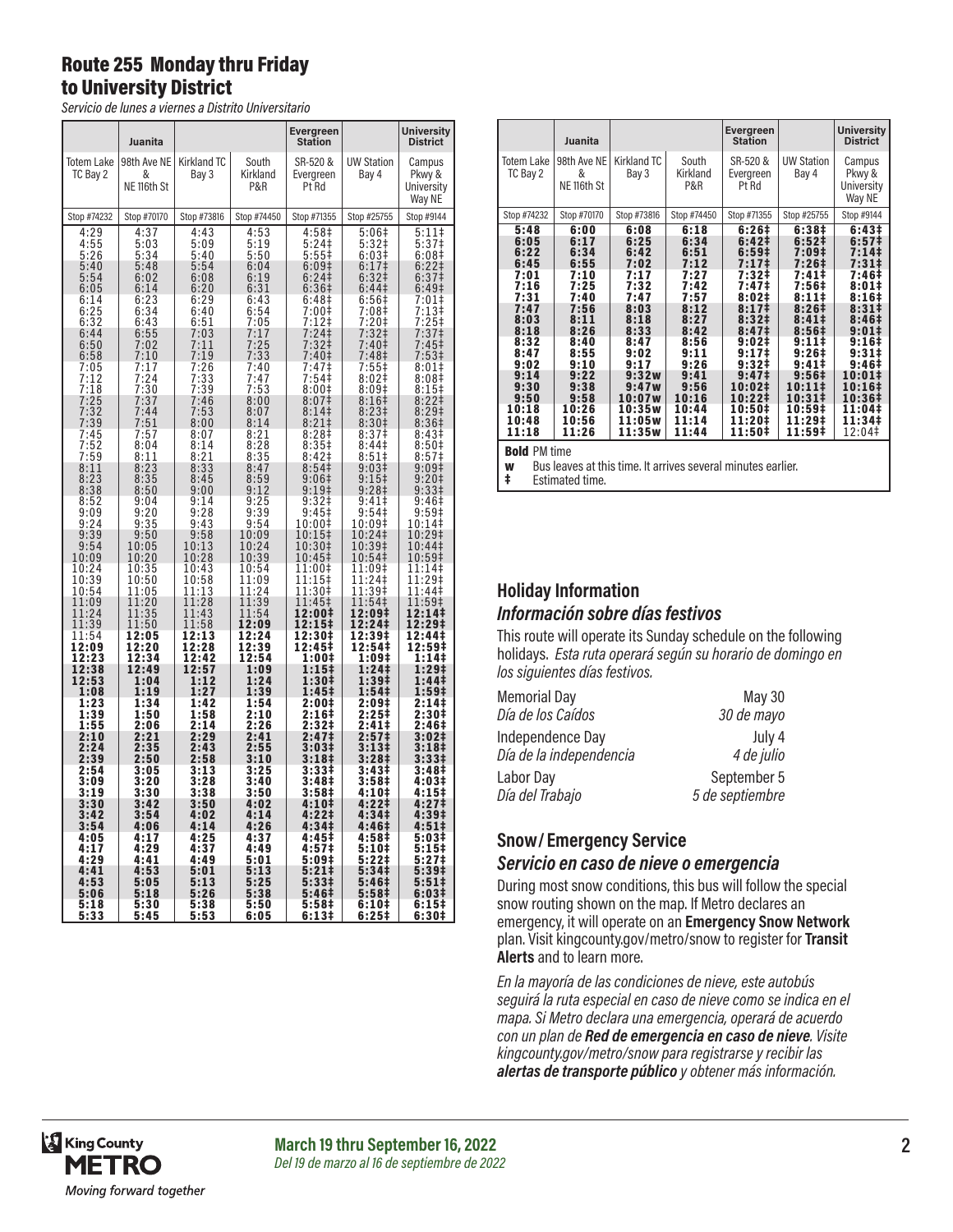#### Route 255 Monday thru Friday to Kirkland, Totem Lake

*Servicio de lunes a viernes a Kirkland, Totem Lake*

| <b>University</b><br><b>District</b>               |                                                  | <b>Evergreen</b><br><b>Station</b>                      |                                                                                   |                                                                   | Juanita                                                                       |                                                                           |
|----------------------------------------------------|--------------------------------------------------|---------------------------------------------------------|-----------------------------------------------------------------------------------|-------------------------------------------------------------------|-------------------------------------------------------------------------------|---------------------------------------------------------------------------|
| Campus<br>Pkwy &<br>University<br>Way NE           | <b>UW Station</b><br>Bay 3                       | SR-520 &<br>Evergreen<br>Pt Rd                          | South<br>Kirkland<br>P&R                                                          | Kirkland TC<br>Bay 2                                              | 98th Ave NE<br>&<br>NE <sub>116th</sub> St                                    | Totem Lake<br>TC Bay 3                                                    |
| Stop #9575                                         | Stop #25240                                      | Stop #71348                                             | Stop #74450                                                                       | Stop #73814                                                       | Stop #70180                                                                   | Stop #74230                                                               |
| 5:32<br>6:00<br>$6:25$<br>$6:39$<br>$6:53$<br>7:05 | 5:36<br>6:04<br>$6:29$<br>$6:43$<br>6:57<br>7:09 | 5:43‡<br>6:111<br>$6:36+$<br>6:50‡<br>7:04<br>$7:16+$   | 5:48‡<br>$6:16+$<br>6:41 <sup>‡</sup><br>$6:55+$<br>7:10 <sup>‡</sup><br>$7:22$ ‡ | 5:57‡<br>$6:25+$<br>$6:50+$<br>7:04<br>7:20‡<br>7:33 <sup>‡</sup> | 6:04‡<br>6:32 <sup>‡</sup><br>$6:57$<br>7:12 +<br>7:28 +<br>7:41 <sup>‡</sup> | 6:15<br>6:43 <sup>‡</sup><br>7:08‡<br>$7:24$ ‡<br>7:40‡<br>$7:53\ddagger$ |
| 7:17<br>7:29<br>7:41<br>7:53                       | 7:21<br>7:34<br>7:46<br>7:58                     | 7:28‡<br>7:41<br>7:53 <sup>‡</sup><br>8:05 <sup>‡</sup> | 7:34‡<br>7:47 <sup>‡</sup><br>$7:59†$<br>8:11‡                                    | 7:45‡<br>7:58‡<br>$8:10+$<br>8:22 <sup>‡</sup>                    | 7:53‡<br>8:06#<br>8:18 <sup>‡</sup><br>8:30‡                                  | 8:05‡<br>8:18 <sup>‡</sup><br>8:30 <sup>‡</sup><br>8:42 <sup>‡</sup>      |
| 8:05<br>8:16<br>8:27                               | 8:10<br>8:21<br>8:32                             | 8:17<br>8:28 <sup>‡</sup><br>8:39#                      | 8:23 <sup>‡</sup><br>8:34 <sup>‡</sup><br>8:45‡                                   | 8:34 <sup>‡</sup><br>8:45 <sup>‡</sup><br>8:56‡                   | 8:42 <sup>‡</sup><br>8:53 <sup>‡</sup><br>9:04‡                               | 8:54 <sup>‡</sup><br>9:05#<br>9:15‡                                       |
| 8:38<br>8:49<br>9:00<br>9:15                       | 8:43<br>8:54<br>9:05<br>9:20                     | 8:50 <sup>‡</sup><br>9:01<br>9:12<br>9:27 <sup>‡</sup>  | 8:56‡<br>9:07<br>9:18 <sup>‡</sup><br>9:33 <sup>‡</sup>                           | 9:07‡<br>9:18 <sup>‡</sup><br>$9:29$ ‡<br>9:44 <sup>‡</sup>       | 9:15<br>9:26 <sup>‡</sup><br>9:37 <sup>‡</sup><br>9:52 <sup>‡</sup>           | $9:26#$<br>9:37‡<br>9:48‡<br>10:03‡                                       |
| 9:31<br>9:48<br>10:03                              | 9:35<br>$\frac{9:52}{10:07}$                     | 9:42 <sup>‡</sup><br>$9:59^{\ddagger}$<br>10:14‡        | 9:48 <sup>‡</sup><br>10:05‡<br>10:20‡                                             | 9:59 <sup>†</sup><br>10:16‡<br>10:31‡                             | 10:07‡<br>10:24‡<br>10:39‡                                                    | 10:18‡<br>10:35‡<br>10:50‡                                                |
| 10:18<br>10:33<br>10:48<br>11:03                   | 10:22<br>10:37<br>10:52<br>11:07                 | 10:29‡<br>10:44‡<br>10:59‡<br>11:14‡                    | 10:35‡<br>10:50‡<br>11:05‡<br>11:20‡                                              | 10:46‡<br>11:01‡<br>11:16‡<br>11:31‡                              | 10:54‡<br>11:09‡<br>11:24‡<br>11:39‡                                          | 11:05‡<br>11:20‡<br>11:35‡<br>11:50‡                                      |
| 11:18<br>11:33<br>11:48<br>12:03                   | 11:22<br>$\frac{11:37}{11:52}$<br>12:07          | 11:29‡<br>11:44‡<br>11:59‡<br>12:14‡                    | 11:35‡<br>11:50‡<br>12:05‡<br>12:20‡                                              | 11:46‡<br>12:01‡<br>12:16‡<br>12:31‡                              | 11:54‡<br>12:09‡<br>12:24‡<br>12:39‡                                          | 12:05‡<br>12:20‡<br>12:35‡<br>12:50‡                                      |
| 12:18<br>12:33<br>12:48<br>1:03                    | 12:22<br>12:37<br>12:52<br>1:07                  | 12:29‡<br>12:44‡<br>12:59‡<br>1:141                     | 12:35‡<br>12:50‡<br>1:05‡<br>1:20‡                                                | 12:46‡<br>$1:01\ddagger$<br>$1:16+$<br>1:31#                      | 12:54‡<br>1:09‡<br>$1:24+$<br>1:39‡                                           | 1:05 <sup>‡</sup><br>1:20‡<br>$1:35+$<br>1:50‡                            |
| 1:18<br>1:33<br>1:48<br>2:03                       | 1:22<br>1:37<br>1:52<br>2:07                     | $1:29+$<br>1:44 <sup>‡</sup><br>1:59‡<br>2:141          | $1:35+$<br>1:50 <sup>‡</sup><br>2:05‡<br>2:20‡                                    | 1:46 <sup>‡</sup><br>2:01‡<br>2:16‡<br>$2:31 \;$                  | 1:54‡<br>2:09‡<br>2:24‡<br>2:39‡                                              | 2:05‡<br>2:20‡<br>2:35‡<br>2:51‡                                          |
| $2:18$<br>2:32<br>2:47                             | 2:22<br>2:37<br>2:52                             | 2:29 <sup>†</sup><br>2:44 <sup>‡</sup><br>2:59‡         | 2:35‡<br>$2:50+$<br>3:05‡                                                         | 2:48‡<br>3:03‡<br>3:18‡                                           | 2:56‡<br>$3:111$<br>$3:261$                                                   | 3:08‡<br>3:23‡<br>$3:38+$                                                 |
| 3:00<br>3:15<br>3:29<br>3:41                       | 3:05<br>3:20<br>3:34<br>3:46                     | 3:12‡<br>3:27 <sup>‡</sup><br>$3:41\pm$<br>$3:53+$      | 3:18‡<br>3:33#<br>3:48‡<br>4:00‡                                                  | 3:31‡<br>3:44 <sup>‡</sup><br>3:59‡<br>4:15‡                      | 3:40‡<br>3:53 <sup>‡</sup><br>4:08‡<br>4:25‡                                  | 3:52‡<br>4:05‡<br>4:20‡<br>4:39‡                                          |
| 3:53<br>4:04<br>4:13                               | 3:58<br>4:10<br>4:19                             | $4:05#$<br>$4:17#$<br>4:26#                             | 4:12‡<br>4:24‡<br>4:33‡                                                           | 4:27 <sup>‡</sup><br>4:39‡<br>4:48‡                               | 4:37 <sup>‡</sup><br>4:50‡<br>4:59‡                                           | 4:51<br>5:04‡<br>5:13‡                                                    |
| 4:21<br>4:29<br>4:37<br>4:44                       | 4:27<br>4:35<br>4:43                             | 4:34#<br>4:42 <sup>‡</sup><br>4:50‡                     | 4:41‡<br>4:49‡<br>4:57‡<br>5:06‡                                                  | 4:56‡<br>5:04‡<br>5:12‡                                           | 5:07‡<br>5:16‡<br>5:24‡<br>5:33‡                                              | 5:21‡<br>5:30‡<br>5:38‡<br>5:47‡                                          |
| 4:52<br>5:01<br>5:08                               | 4:51<br>4:59<br>5:08<br>5:15                     | $4:59+$<br>5:07‡<br>5:16‡<br>$5:23\ddagger$             | 5:14‡<br>5:23‡<br>5:30‡                                                           | 5:21‡<br>$5:29+$<br>5:38 <sup>‡</sup><br>$5:45+$                  | 5:41‡<br>5:50‡<br>5:56‡                                                       | 5:55‡<br>6:04‡<br>6:10‡                                                   |
| 5:16<br>5:24<br>5:32                               | 5:23<br>5:31<br>5:39                             | 5:31#<br>5:39‡<br>5:47 <sup>‡</sup>                     | 5:38‡<br>5:46‡<br>5:54‡                                                           | 5:53‡<br>$6:01\overline{1}$<br>6:09‡                              | 6:04‡<br>6:12‡<br>6:20#                                                       | 6:16‡<br>6:24#<br>6:32#                                                   |
| 5:40<br>5:48<br>5:56                               | 5:47<br>5:55<br>6:03                             | 5:55<br>6:03‡<br>6:11‡                                  | 6:02‡<br>6:10‡<br>6:18‡                                                           | 6:15#<br>6:23#<br>6:31‡                                           | 6:26‡<br>6:34‡<br>6:42‡                                                       | 6:38‡<br>6:46‡<br>6:54‡                                                   |

| <b>University</b><br><b>District</b>                                                                                                                                                               |                                                                                                                                                                                                     | <b>Evergreen</b><br><b>Station</b>                                                                                                                                                                                                                                                                                                       |                                                                                                                                                                                                                                                                                                                              |                                                                                                                                                                                                                                                                          | Juanita                                                                                                                                                                                                                                                                               |                                                                                                                                                                                                                                                                                          |
|----------------------------------------------------------------------------------------------------------------------------------------------------------------------------------------------------|-----------------------------------------------------------------------------------------------------------------------------------------------------------------------------------------------------|------------------------------------------------------------------------------------------------------------------------------------------------------------------------------------------------------------------------------------------------------------------------------------------------------------------------------------------|------------------------------------------------------------------------------------------------------------------------------------------------------------------------------------------------------------------------------------------------------------------------------------------------------------------------------|--------------------------------------------------------------------------------------------------------------------------------------------------------------------------------------------------------------------------------------------------------------------------|---------------------------------------------------------------------------------------------------------------------------------------------------------------------------------------------------------------------------------------------------------------------------------------|------------------------------------------------------------------------------------------------------------------------------------------------------------------------------------------------------------------------------------------------------------------------------------------|
| Campus<br>Pkwy &<br>University<br>Way NE                                                                                                                                                           | <b>UW Station</b><br>Bay 3                                                                                                                                                                          | SR-520 &<br>Evergreen<br>Pt Rd                                                                                                                                                                                                                                                                                                           | South<br>Kirkland<br>P&R                                                                                                                                                                                                                                                                                                     | Kirkland TC<br>Bay 2                                                                                                                                                                                                                                                     | 98th Ave NE<br>&<br>NE <sub>116th</sub> St                                                                                                                                                                                                                                            | Totem Lake<br>TC Bay 3                                                                                                                                                                                                                                                                   |
| Stop #9575                                                                                                                                                                                         | Stop #25240                                                                                                                                                                                         | Stop #71348                                                                                                                                                                                                                                                                                                                              | Stop #74450                                                                                                                                                                                                                                                                                                                  | Stop #73814                                                                                                                                                                                                                                                              | Stop #70180                                                                                                                                                                                                                                                                           | Stop #74230                                                                                                                                                                                                                                                                              |
| 6:05<br>6:13<br>6:23<br>6:35<br>6:46<br>7:00<br>7:14<br>7:29<br>7:44<br>7:59<br>8:14<br>8:29<br>8:44<br>8:59<br>9:14<br>9:29<br>9:44<br>9:59<br>10:14<br>10:29<br>11:04<br>11:34<br>12:04<br>12:34 | 6:11<br>6:19<br>6:29<br>6:41<br>6:52<br>7:04<br>7:18<br>7:33<br>7:48<br>8:03<br>8:18<br>8:33<br>8:48<br>9:03<br>9:18<br>9:33<br>9:48<br>10:03<br>10:18<br>10:33<br>11:08<br>11:38<br>12:08<br>12:38 | 6:19 <sup>‡</sup><br>6:27 <sup>‡</sup><br>6:37 <sup>‡</sup><br>6:49 <sup>‡</sup><br>7:00‡<br>7:11<br>$7:25+$<br>7:40‡<br>7:54 <sup>‡</sup><br>8:09#<br>8:24 <sup>‡</sup><br>8:39‡<br>8:54 <sup>‡</sup><br>9:09#<br>9:24 <sup>‡</sup><br>9:39#<br>9:54 <sup>‡</sup><br>10:09‡<br>10:24‡<br>10:39‡<br>11:14‡<br>11:44‡<br>12:14‡<br>12:44‡ | 6:26 <sup>‡</sup><br>6:34 <sup>‡</sup><br>6:43‡<br>$6:55\ddagger$<br>7:06‡<br>7:17 <sup>‡</sup><br>$7:31\pm$<br>7:46‡<br>7:59‡<br>8:14#<br>8:29 <sup>‡</sup><br>8:441<br>8:59 <sup>‡</sup><br>9:14 <sup>‡</sup><br>$9:29^{\ddagger}$<br>9:44‡<br>9:59#<br>10:141<br>10:29‡<br>10:44‡<br>11:19‡<br>11:49‡<br>12:19‡<br>12:49‡ | 6:39#<br>6:46 <sup>‡</sup><br>6:55#<br>7:07‡<br>7:17<br>7:28‡<br>7:42‡<br>7:57 <sup>‡</sup><br>8:10#<br>8:24 <sup>‡</sup><br>8:39#<br>8:54#<br>9:09#<br>9:24<br>9:39#<br>$9:54 \ddagger$<br>10:09‡<br>10:24‡<br>10:39‡<br>10:54‡<br>11:29‡<br>11:59‡<br>12:29‡<br>12:59‡ | 6:50 <sup>‡</sup><br>6:57 <sup>‡</sup><br>7:06‡<br>7:17‡<br>7:27‡<br>7:38‡<br>7:52‡<br>8:07‡<br>8:19‡<br>8:33#<br>8:48‡<br>9:03#<br>9:18 <sup>‡</sup><br>$9:33\ddagger$<br>9:48‡<br>10:03‡<br>10:18‡<br>10:33‡<br>10:48‡<br>11:03‡<br>11:38‡<br>12:08‡<br>12:38‡<br>1:08 <sup>‡</sup> | 7:02 <sup>‡</sup><br>7:09#<br>7:17‡<br>7:28‡<br>7:38‡<br>7:49‡<br>8:03#<br>8:18‡<br>8:30‡<br>8:44‡<br>8:59 <sup>‡</sup><br>9:13#<br>9:28 <sup>‡</sup><br>9:43 <sup>‡</sup><br>9:58‡<br>10:13‡<br>10:28‡<br>10:43‡<br>10:58‡<br>11:13‡<br>11:48‡<br>12:18‡<br>12:48‡<br>1:18 <sup>‡</sup> |
| <b>Bold PM time</b><br>ŧ<br>Estimated time.                                                                                                                                                        |                                                                                                                                                                                                     |                                                                                                                                                                                                                                                                                                                                          |                                                                                                                                                                                                                                                                                                                              |                                                                                                                                                                                                                                                                          |                                                                                                                                                                                                                                                                                       |                                                                                                                                                                                                                                                                                          |

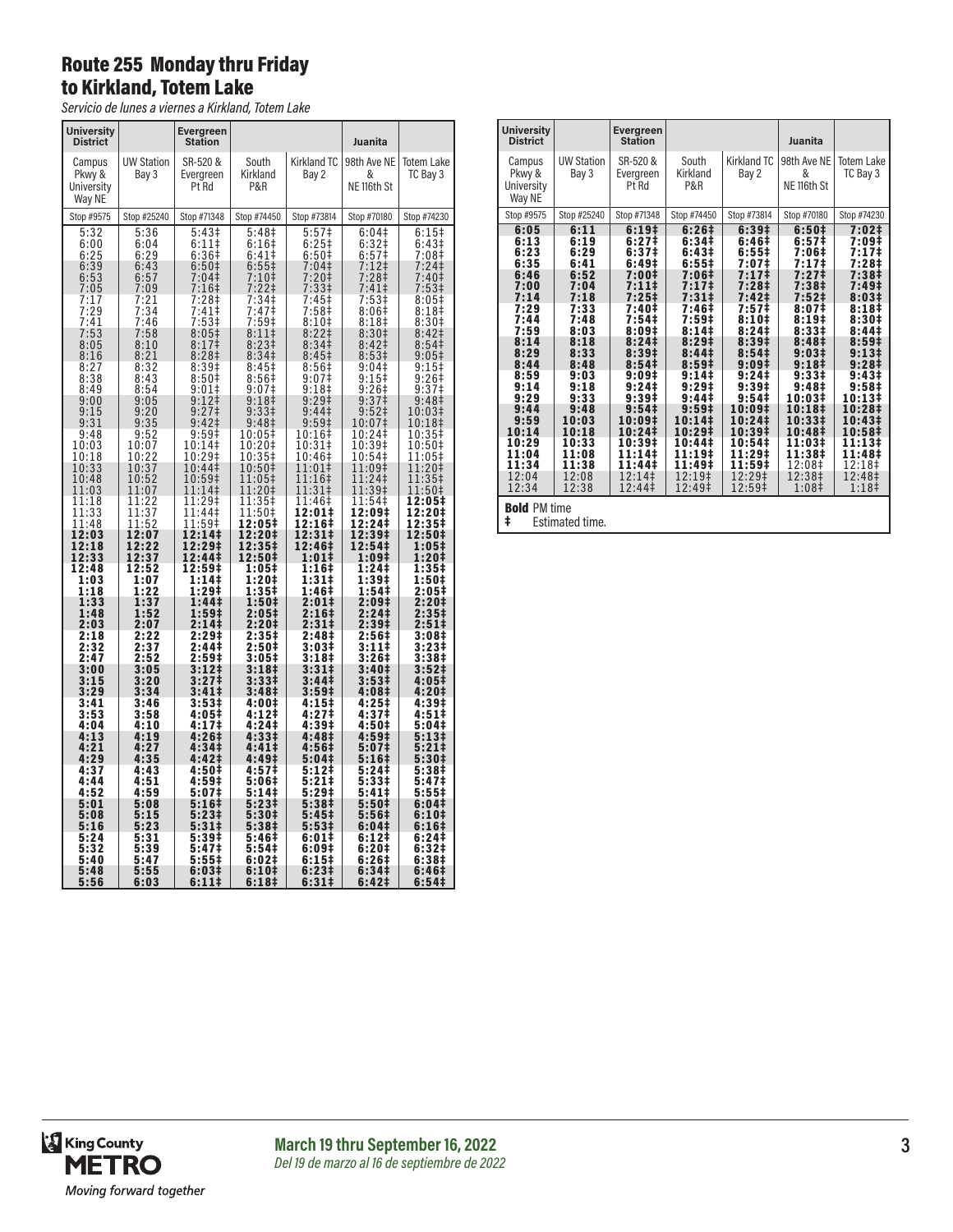## Route 255 Saturday to University District

*Servicio de al sábado a Distrito Universitario*

|                                                                                                                                                                                                                                                                                                                                                                                                                                                     | Juanita                                                                                                                                                                                                                                                                                                                                                                                                                                             |                                                                                                                                                                                                                                                                                                                                                                                                                                       |                                                                                                                                                                                                                                                                                                                                                                                                                                                    | Evergreen<br>Station                                                                                                                                                                                                                                                                                                                                                                                                                                                                                                                                                  |                                                                                                                                                                                                                                                                                                                                                                                                                                                                                                                                                                                     | <b>University</b><br><b>District</b>                                                                                                                                                                                                                                                                                                                                                                                                                                                                                                                                                           |  |
|-----------------------------------------------------------------------------------------------------------------------------------------------------------------------------------------------------------------------------------------------------------------------------------------------------------------------------------------------------------------------------------------------------------------------------------------------------|-----------------------------------------------------------------------------------------------------------------------------------------------------------------------------------------------------------------------------------------------------------------------------------------------------------------------------------------------------------------------------------------------------------------------------------------------------|---------------------------------------------------------------------------------------------------------------------------------------------------------------------------------------------------------------------------------------------------------------------------------------------------------------------------------------------------------------------------------------------------------------------------------------|----------------------------------------------------------------------------------------------------------------------------------------------------------------------------------------------------------------------------------------------------------------------------------------------------------------------------------------------------------------------------------------------------------------------------------------------------|-----------------------------------------------------------------------------------------------------------------------------------------------------------------------------------------------------------------------------------------------------------------------------------------------------------------------------------------------------------------------------------------------------------------------------------------------------------------------------------------------------------------------------------------------------------------------|-------------------------------------------------------------------------------------------------------------------------------------------------------------------------------------------------------------------------------------------------------------------------------------------------------------------------------------------------------------------------------------------------------------------------------------------------------------------------------------------------------------------------------------------------------------------------------------|------------------------------------------------------------------------------------------------------------------------------------------------------------------------------------------------------------------------------------------------------------------------------------------------------------------------------------------------------------------------------------------------------------------------------------------------------------------------------------------------------------------------------------------------------------------------------------------------|--|
| Totem Lake<br>TC Bay 2                                                                                                                                                                                                                                                                                                                                                                                                                              | &<br>NE <sub>116th</sub> St                                                                                                                                                                                                                                                                                                                                                                                                                         | 98th Ave NE   Kirkland TC<br>Bay 3                                                                                                                                                                                                                                                                                                                                                                                                    | South<br>Kirkland<br>P&R                                                                                                                                                                                                                                                                                                                                                                                                                           | SR-520 &<br>Evergreen<br>Pt Rd                                                                                                                                                                                                                                                                                                                                                                                                                                                                                                                                        | <b>UW Station</b><br>Bay 4                                                                                                                                                                                                                                                                                                                                                                                                                                                                                                                                                          | Campus<br>Pkwy &<br>University<br>Way NE                                                                                                                                                                                                                                                                                                                                                                                                                                                                                                                                                       |  |
| Stop #74232                                                                                                                                                                                                                                                                                                                                                                                                                                         | Stop #70170                                                                                                                                                                                                                                                                                                                                                                                                                                         | Stop #73816                                                                                                                                                                                                                                                                                                                                                                                                                           | Stop #74450                                                                                                                                                                                                                                                                                                                                                                                                                                        | Stop #71355                                                                                                                                                                                                                                                                                                                                                                                                                                                                                                                                                           | Stop #25755                                                                                                                                                                                                                                                                                                                                                                                                                                                                                                                                                                         | Stop #9144                                                                                                                                                                                                                                                                                                                                                                                                                                                                                                                                                                                     |  |
| 5:16<br>$5:53$<br>$6:29$<br>$6:56$<br>$7:27$<br>7:42<br>7:57<br>8:11<br>$\frac{8:25}{8:38}$<br>$8:53$<br>$9:10$<br>9:25<br>9:40<br>9:55<br>10:11<br>10:29<br>10:49<br>11:09<br>11:29<br>11:49<br>12:07<br>12:27<br>12:47<br>1:07<br>1:27<br>1:47<br>2:07<br>2:27<br>2:47<br>3:07<br>3:22<br>3:38<br>3:53<br>4:08<br>4:23<br>4:38<br>4:53<br>5:08<br>$\frac{5:23}{5:38}$<br>5:55<br>6:11<br>6:26<br>6:41<br>6:56<br>$7:12$<br>$7:34$<br>7:54<br>8:14 | 5:24<br>6:01<br>$\frac{6:37}{7:04}$<br>7:35<br>7:50<br>8:05<br>8:19<br>8:33<br>8:48<br>9:03<br>$9:20$<br>$9:35$<br>9:50<br>10:05<br>10:21<br>$\frac{10:39}{10:59}$<br>11:19<br>11:39<br>11:59<br>12:19<br>12:39<br>12:59<br>$\frac{1:19}{1:39}$<br>1:59<br>2:19<br>2:39<br>2:59<br>3:19<br>$3:34$<br>$3:49$<br>4:04<br>4:19<br>4:34<br>4:49<br>5:04<br>5:19<br>5:34<br>5:49<br>6:06<br>6:21<br>6:36<br>6:51<br>7:06<br>7:22<br>7:43<br>8:03<br>8:23 | 5:31<br>6:08<br>$6:44$<br>$7:11$<br>7:42<br>7:57<br>8:12<br>8:26<br>8:41<br>8:56<br>$9:11$<br>$9:28$<br>9:43<br>9:58<br>10:13<br>10:29<br>10:48<br>11:08<br>11:28<br>11:48<br>12:08<br>12:28<br>12:48<br>1:08<br>1:28<br>1:48<br>2:08<br>2:28<br>2:48<br>3:08<br>3:28<br>$3:43$<br>$3:58$<br>4:13<br>4:28<br>4:43<br>4:58<br>5:13<br>5:28<br>$5:43$<br>$5:58$<br>6:14<br>6:29<br>6:44<br>6:59<br>7:14<br>7:30<br>7:50<br>8:10<br>8:30 | 5:41<br>6:18<br>$6:54$<br>$7:21$<br>$7:52$<br>8:07<br>8:22<br>8:36<br>8:51<br>9:06<br>$9:21$<br>$9:38$<br>9:53<br>10:08<br>10:23<br>10:39<br>$\frac{10:59}{11:19}$<br>11:39<br>11:59<br>12:19<br>12:39<br>12:59<br>1:19<br>$\frac{1:39}{1:59}$<br>2:19<br>2:39<br>2:59<br>3:19<br>3:39<br>3:54<br>4:09<br>4:24<br>4:39<br>4:54<br>5:09<br>5:24<br>5:39<br>$5:54$<br>$6:09$<br>6:24<br>6:39<br>6:54<br>7:09<br>7:24<br>7:39<br>7:59<br>8:19<br>8:39 | 5:47 <sup>‡</sup><br>$6:24$<br>7:00+<br>$7:27+$<br>7:58 <sup>‡</sup><br>8:13#<br>$8:28+$<br>8:42 <sup>‡</sup><br>$8:571$<br>9:12‡<br>9:27 <sup>1</sup><br>9:44 <sup>‡</sup><br>9:59#<br>10:14‡<br>10:29‡<br>10:45‡<br>11:05‡<br>11:25‡<br>11:45‡<br>12:05‡<br>12:25‡<br>12:45‡<br>1:05‡<br>1:25‡<br>$1:45+$<br>2:05#<br>$2:25+$<br>2:45 <sup>‡</sup><br>3:05#<br>$3:25\ddagger$<br>3:45‡<br>4:00‡<br>4:15‡<br>4:30‡<br>4:45‡<br>5:001<br>5:15‡<br>5:30‡<br>5:45‡<br>6:00‡<br>$6:15+$<br>6:30‡<br>6:45‡<br>7:00‡<br>7:15‡<br>7:30‡<br>7:45#<br>8:05‡<br>8:25‡<br>8:45# | $5:557$<br>6:32‡<br>7:08‡<br>$7:35+$<br>8:06#<br>$8:21 \;$<br>8:36 <sup>‡</sup><br>8:51<br>9:06#<br>$9:21$ ‡<br>$9:361$<br>9:53‡<br>10:08‡<br>10:23‡<br>10:38‡<br>10:54‡<br>11:14‡<br>11:34 <sup>‡</sup><br>11:54<br>12:14‡<br>12:34‡<br>12:54‡<br>1:14‡<br>1:34‡<br>$\overline{1:54}$<br>2:14‡<br>2:34‡<br>2:54 <sup>‡</sup><br>3:14 <sup>‡</sup><br>3:34 <sup>‡</sup><br>3:54‡<br>4:09‡<br>4:24‡<br>4:39‡<br>4:54‡<br>5:09‡<br>5:24‡<br>5:39‡<br>5:54‡<br>6:09‡<br>6:24 <sup>‡</sup><br>6:39‡<br>6:54‡<br>7:09‡<br>7:24‡<br>7:39‡<br>7:54‡<br>8:14 <sup>‡</sup><br>8:34‡<br>8:54‡ | 6:00 <sup>‡</sup><br>$6:37‡$<br>$7:13‡$<br>7:40‡<br>8:11<br>8:26#<br>$8:41$ ‡<br>8:56 <sup>‡</sup><br>9:111<br>9:26 <sup>‡</sup><br>9:41<br>9:58‡<br>10:13‡<br>10:28‡<br>10:43‡<br>10:59‡<br>11:19‡<br>11:39 <sup>‡</sup><br>11:59‡<br>12:19‡<br>12:39‡<br>12:59‡<br>1:19‡<br>1:39‡<br>$1:59†$<br>2:19‡<br>2:39‡<br>2:59 <sup>‡</sup><br>3:19 <sup>‡</sup><br>3:39 <sup>‡</sup><br>3:59#<br>4:14‡<br>4:29‡<br>4:44‡<br>4:59‡<br>5:141<br>$5:29+$<br>5:44<br>5:59‡<br>6:14‡<br>6:29#<br>6:44 <sup>‡</sup><br>6:59‡<br>7:14‡<br>7:29 <sup>‡</sup><br>7:44‡<br>$7:59‡$<br>8:19‡<br>8:39‡<br>8:59# |  |
| 8:34<br>8:54<br>9:24<br>9:49<br>10:19                                                                                                                                                                                                                                                                                                                                                                                                               | 8:43<br>9:03<br>9:33<br>$\frac{9:58}{10:28}$<br>10:59                                                                                                                                                                                                                                                                                                                                                                                               | 8:50<br>9:10<br>9:40<br>10:05<br>10:35                                                                                                                                                                                                                                                                                                                                                                                                | 8:59<br>9:19<br>9:49<br>10:14<br>10:44                                                                                                                                                                                                                                                                                                                                                                                                             | 9:05#<br>9:25‡<br>$9:55\ddagger$<br>10:20‡<br>10:50‡<br>11:21‡                                                                                                                                                                                                                                                                                                                                                                                                                                                                                                        | 9:141<br>9:34 <sup>‡</sup><br>10:04‡<br>10:29‡<br>10:59‡<br>11:29‡                                                                                                                                                                                                                                                                                                                                                                                                                                                                                                                  | 9:19#<br>9:39‡<br>10:09‡<br>10:34‡<br>11:04‡                                                                                                                                                                                                                                                                                                                                                                                                                                                                                                                                                   |  |
| 10:50<br>11:21                                                                                                                                                                                                                                                                                                                                                                                                                                      | 11:29                                                                                                                                                                                                                                                                                                                                                                                                                                               | 11:06<br>11:36                                                                                                                                                                                                                                                                                                                                                                                                                        | 11:15<br>11:45                                                                                                                                                                                                                                                                                                                                                                                                                                     | 11:51‡                                                                                                                                                                                                                                                                                                                                                                                                                                                                                                                                                                | 11:59‡                                                                                                                                                                                                                                                                                                                                                                                                                                                                                                                                                                              | 11:34‡<br>12:04‡                                                                                                                                                                                                                                                                                                                                                                                                                                                                                                                                                                               |  |
| <b>Bold PM time</b><br>ŧ<br>Estimated time.                                                                                                                                                                                                                                                                                                                                                                                                         |                                                                                                                                                                                                                                                                                                                                                                                                                                                     |                                                                                                                                                                                                                                                                                                                                                                                                                                       |                                                                                                                                                                                                                                                                                                                                                                                                                                                    |                                                                                                                                                                                                                                                                                                                                                                                                                                                                                                                                                                       |                                                                                                                                                                                                                                                                                                                                                                                                                                                                                                                                                                                     |                                                                                                                                                                                                                                                                                                                                                                                                                                                                                                                                                                                                |  |

## Route 255 Saturday to Kirkland, Totem Lake

*Servicio de al sábado a Kirkland, Totem Lake*

|                                             |                            | al sabado a himidila.                                       | $1010111$ Land             |                             |                                            |                               |
|---------------------------------------------|----------------------------|-------------------------------------------------------------|----------------------------|-----------------------------|--------------------------------------------|-------------------------------|
| <b>University</b><br><b>District</b>        |                            | Evergreen<br><b>Station</b>                                 |                            |                             | Juanita                                    |                               |
| Campus<br>Pkwy &<br>University<br>Way NE    | <b>UW Station</b><br>Bay 3 | SR-520 &<br>Evergreen<br>Pt Rd                              | South<br>Kirkland<br>P&R   | <b>Kirkland TC</b><br>Bay 2 | 98th Ave NE<br>&<br>NE <sub>116th</sub> St | <b>Totem Lake</b><br>TC Bay 3 |
| Stop #9575                                  | Stop #25240                | Stop #71348                                                 | Stop #74450                | Stop #73814                 | Stop #70180                                | Stop #74230                   |
| 6:00                                        | 6:05                       | 6:11                                                        | 6:17 <sup>‡</sup>          | 6:27                        | 6:33#                                      | 6:43 <sup>‡</sup>             |
| 6:35                                        | 6:40                       | 6:46#                                                       | $6:52$ ‡                   | 7:02                        | 7:08‡                                      | 7:18‡                         |
| 7:00                                        | 7:05                       | 7:11                                                        | 7:17‡                      | 7:27                        | 7:33‡                                      | 7:45‡                         |
| 7:35                                        | 7:40                       | 7:46 <sup>‡</sup>                                           | 7:52‡                      | 8:02                        | 8:09 <sup>‡</sup>                          | $8:21$ ‡                      |
| 8:04                                        | 8:09                       | 8:15 <sup>‡</sup>                                           | 8:21                       | 8:31                        | 8:38 <sup>‡</sup>                          | 8:50 <sup>‡</sup>             |
| 8:23                                        | 8:28                       | 8:34 <sup>‡</sup>                                           | 8:40 <sup>‡</sup>          | 8:50                        | 8:57 <sup>‡</sup>                          | 9:09‡                         |
| 8:37<br>8:52                                | 8:42<br>8:57<br>9:12       | 8:48 <sup>‡</sup><br>9:03 <sup>‡</sup><br>9:18 <sup>‡</sup> | 8:54‡<br>9:09‡             | 9:04<br>9:19                | $9:11$ ‡<br>9:26 <sup>‡</sup><br>$9:41 \;$ | 9:23‡<br>9:38 <sup>‡</sup>    |
| 9:07<br>9:22                                | 9:27                       | 9:33 <sup>‡</sup>                                           | 9:24‡<br>9:39 <sup>‡</sup> | 9:34<br>9:49                | 9:56 <sup>‡</sup>                          | 9:53‡<br>10:08‡               |
| 9:37                                        | 9:42                       | 9:48 <sup>‡</sup>                                           | 9:54‡                      | 10:04                       | $10:11$ ‡                                  | 10:23‡                        |
| 9:57                                        | 10:02                      | 10:08‡                                                      | 10:14‡                     | 10:24                       | 10:31‡                                     | 10:44‡                        |
| 10:17                                       | 10:22<br>10:42             | 10:28‡<br>10:48‡                                            | 10:34‡<br>10:54‡           | 10:46<br>11:06              | 10:55‡<br>$1:15+$<br>1                     | 11:08‡<br>11:28‡              |
| 10:37<br>10:57                              | 11:02                      | 1:08 <sup>‡</sup><br>1                                      | 11:14‡                     | 11:26                       | $1:35+$<br>1                               | 11:48‡                        |
| 11:17<br>11:37<br>11:57                     | 11:22<br>11:42<br>12:02    | 1:28‡<br>1<br>11:48‡<br>12:08‡                              | 11:34‡<br>11:54‡<br>12:14‡ | 11:46<br>12:06<br>12:26     | 1<br>$1:55^{\ddagger}$<br>12:15‡<br>12:35‡ | 12:08‡<br>12:28‡<br>12:48‡    |
| 12:17                                       | 12:22                      | 12:28‡                                                      | 12:34‡                     | 12:46                       | 12:55‡                                     | 1:08‡                         |
| 12:37                                       | 12:42                      | 12:48‡                                                      | 12:54‡                     | 1:06                        | 1:15‡                                      | 1:28‡                         |
| 12:57                                       | 1:02                       | 1:08‡                                                       | 1:14‡                      | 1:26                        | 1:35‡                                      | 1:48‡                         |
| 1:17                                        | 1:22                       | 1:28‡                                                       | 1:34 <sup>‡</sup>          | 1:46                        | 1:55 <sup>‡</sup>                          | 2:08‡                         |
| 1:37                                        | 1:42                       | 1:48‡                                                       | 1:54‡                      | 2:06                        | 2:15 <sup>‡</sup>                          | 2:28‡                         |
| 1:57                                        | 2:02                       | 2:08‡                                                       | 2:14 <sup>‡</sup>          | 2:26                        | 2:35 <sup>‡</sup>                          | 2:48 <sup>‡</sup>             |
| 2:17                                        | 2:22                       | 2:28‡                                                       | 2:34‡                      | 2:46                        | 2:55‡                                      | 3:08‡                         |
| 2:37                                        | 2:42                       | 2:48‡                                                       | 2:54 <sup>‡</sup>          | 3:06                        | 3:15#                                      | 3:28‡                         |
| 2:59                                        | 3:04                       | 3:10‡                                                       | 3:16‡                      | 3:28                        | 3:37‡                                      | 3:50 <sup>‡</sup>             |
| 3:19                                        | 3:24                       | 3:30‡                                                       | 3:36‡                      | 3:48                        | 3:57‡                                      | 4:10‡                         |
| 3:34                                        | 3:39                       | 3:45‡                                                       | 3:51‡                      | 4:03                        | 4:12‡                                      | 4:25‡                         |
| 3:49                                        | 3:54                       | 4:00‡                                                       | 4:06‡                      | 4:18                        | 4:27‡                                      | 4:40‡                         |
| 4:04                                        | 4:09                       | 4:15‡                                                       | 4:21#                      | 4:33                        | 4:42‡                                      | 4:551                         |
| 4:19                                        | 4:24                       | 4:30‡                                                       | 4:36‡                      | 4:48                        | 4:57‡                                      | 5:10‡                         |
| 4:34                                        | 4:39                       | 4:45‡                                                       | 4:51‡                      | 5:03                        | 5:12‡                                      | 5:25‡                         |
| 4:49                                        | 4:54                       | 5:00‡                                                       | 5:06‡                      | 5:18                        | 5:27 <sup>‡</sup>                          | 5:40‡                         |
| 5:04                                        | 5:09                       | 5:15‡                                                       | 5:21                       | 5:33                        | 5:42‡                                      | $5:55\ddagger$                |
| 5:19                                        | 5:24                       | 5:30‡                                                       | 5:36‡                      | 5:48                        | 5:57 <sup>‡</sup>                          | 6:101                         |
| 5:34                                        | 5:39                       | 5:45‡                                                       | 5:51‡                      | 6:03                        | 6:11‡                                      | 6:23‡                         |
| 5:49                                        | 5:54                       | 6:00‡                                                       | 6:06‡                      | 6:18                        | 6:26‡                                      | 6:38‡                         |
| 6:04                                        | 6:09                       | 6:15‡                                                       | 6:21#                      | 6:33                        | 6:41‡                                      | 6:53#                         |
| 6:19                                        | 6:24                       | 6:30‡                                                       | 6:361                      | 6:48                        | 6:56‡                                      | 7:08‡                         |
| 6:34                                        | 6:39                       | 6:45#                                                       | 6:51#                      | 7:03                        | 7:111                                      | 7:23‡                         |
| 6:49                                        | 6:54                       | 7:00‡                                                       | 7:06‡                      | 7:18                        | 7:26#                                      | 7:38‡                         |
| 7:04                                        | 7:09                       | 7:15‡                                                       | 7:21‡                      | 7:33                        | 7:41‡                                      | 7:52‡                         |
| 7:19                                        | 7:24                       | 7:30‡                                                       | 7:36‡                      | 7:47                        | 7:55‡                                      | 8:06‡                         |
| 7:37                                        | 7:42                       | 7:48‡                                                       | 7:54‡                      | 8:05                        | 8:13‡                                      | 8:24‡                         |
| 7:57                                        | 8:02                       | 8:08‡                                                       | 8:14‡                      | 8:25                        | 8:33#                                      | 8:441                         |
| 8:17                                        | 8:22                       | 8:28‡                                                       | 8:34‡                      | 8:45                        | 8:53#                                      | 9:04‡                         |
| 8:37                                        | 8:42                       | 8:48 <sup>‡</sup>                                           | 8:54‡                      | 9:05                        | $9:13+$                                    | 9:24‡                         |
| 8:57                                        | 9:02                       | 9:08‡                                                       | 9:14‡                      | 9:25                        | 9:33‡                                      | 9:44‡                         |
| 9:17                                        | 9:22                       | 9:28‡                                                       | 9:34‡                      | 9:45                        | 9:53‡                                      | 10:04‡                        |
| 9:37                                        | 9:42                       | 9:48‡                                                       | 9:54‡                      | 10:05                       | 10:12‡                                     | 10:22‡                        |
| 10:07                                       | 10:12                      | 10:18‡                                                      | 10:24‡                     | 10:35                       | 10:42‡                                     | 10:52‡                        |
| 10:37                                       | 10:42                      | 10:48‡                                                      | 10:54‡                     | 11:05                       | 11:12‡                                     | 11:22‡                        |
| 11:02                                       | 11:07                      | 11:13‡                                                      | 11:19‡                     | 11:30                       | 11:37‡                                     | 11:47‡                        |
| 11:32                                       | 11:37                      | 11:43‡                                                      | 11:49‡                     | 12:00                       | 12:07‡                                     | 12:17‡                        |
| 12:02                                       | 12:07                      | 12:13‡                                                      | 12:19‡                     | 12:30                       | 12:37‡                                     | 12:47‡                        |
| 12:33                                       | 12:38                      | 12:44‡                                                      | 12:50‡                     | 1:01                        | 1:08‡                                      | 1:18‡                         |
| <b>Bold PM time</b><br>ŧ<br>Estimated time. |                            |                                                             |                            |                             |                                            |                               |